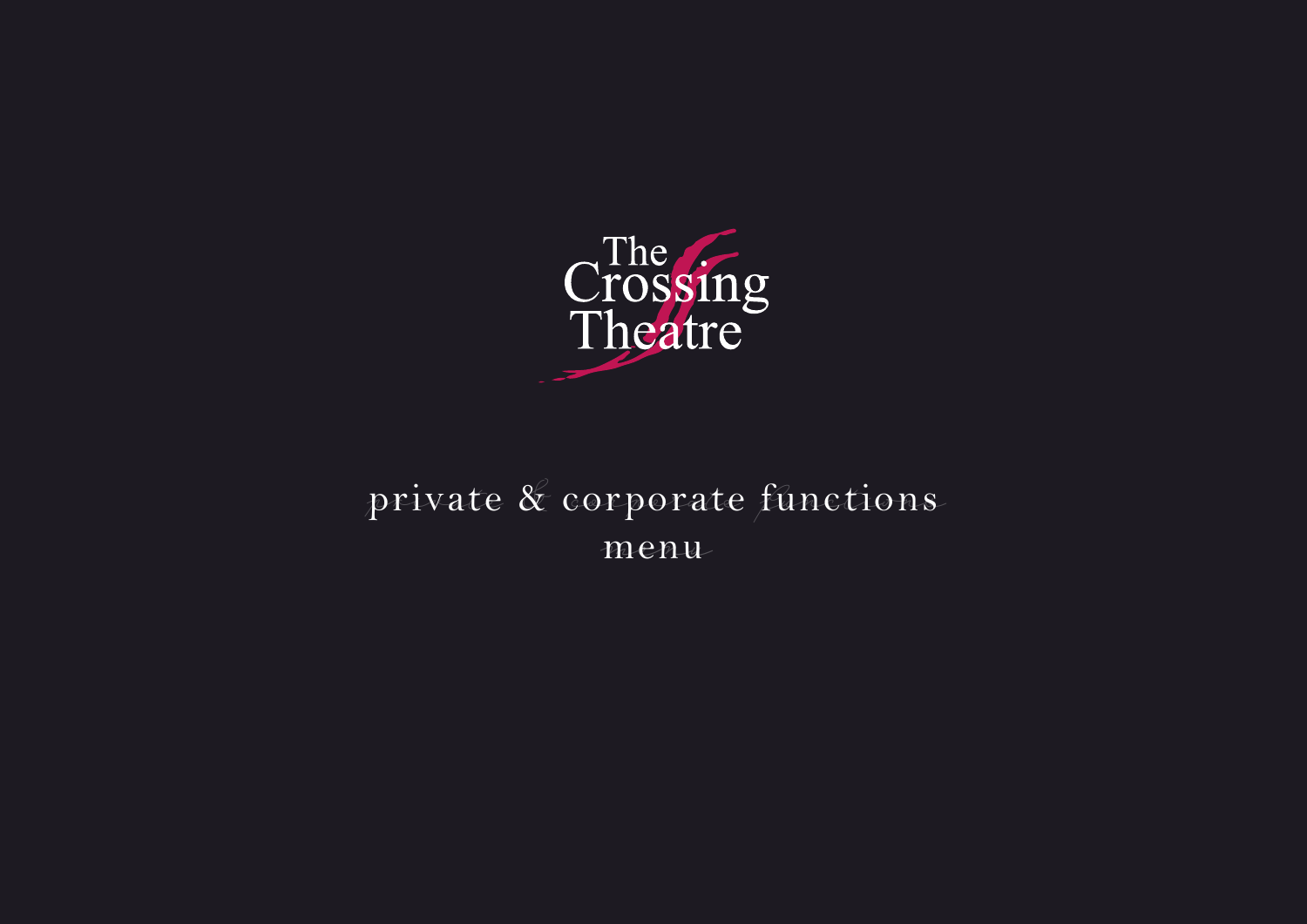### *Upgraded Breakfast Buffet | 42.5pp*

*Minimum 40pax*

### *Standard Breakfast Buffet | 29.5pp*

*Minimum 40pax*

**breakfast cereals** 

**yoghurt** 

**fresh seasonal fruit salad** 

**assorted danishes** 

**croissants** 

**assorted breads & condiments** 

**maple bacon** 

**scrambled egg**

**breakfast sausages** 

**herbed potatoes** 

**roasted tomato** 

**roasted mushroom** 

**roquette salad** 

*2*

| croissants                   |
|------------------------------|
| assorted breads & condiments |
| maple bacon                  |
| scrambled egg                |
| breakfast sausage            |
| hash brown                   |
| roasted tomato               |
| roasted mushroom             |
|                              |
|                              |
|                              |
|                              |

### FAST BREAKFAST REA

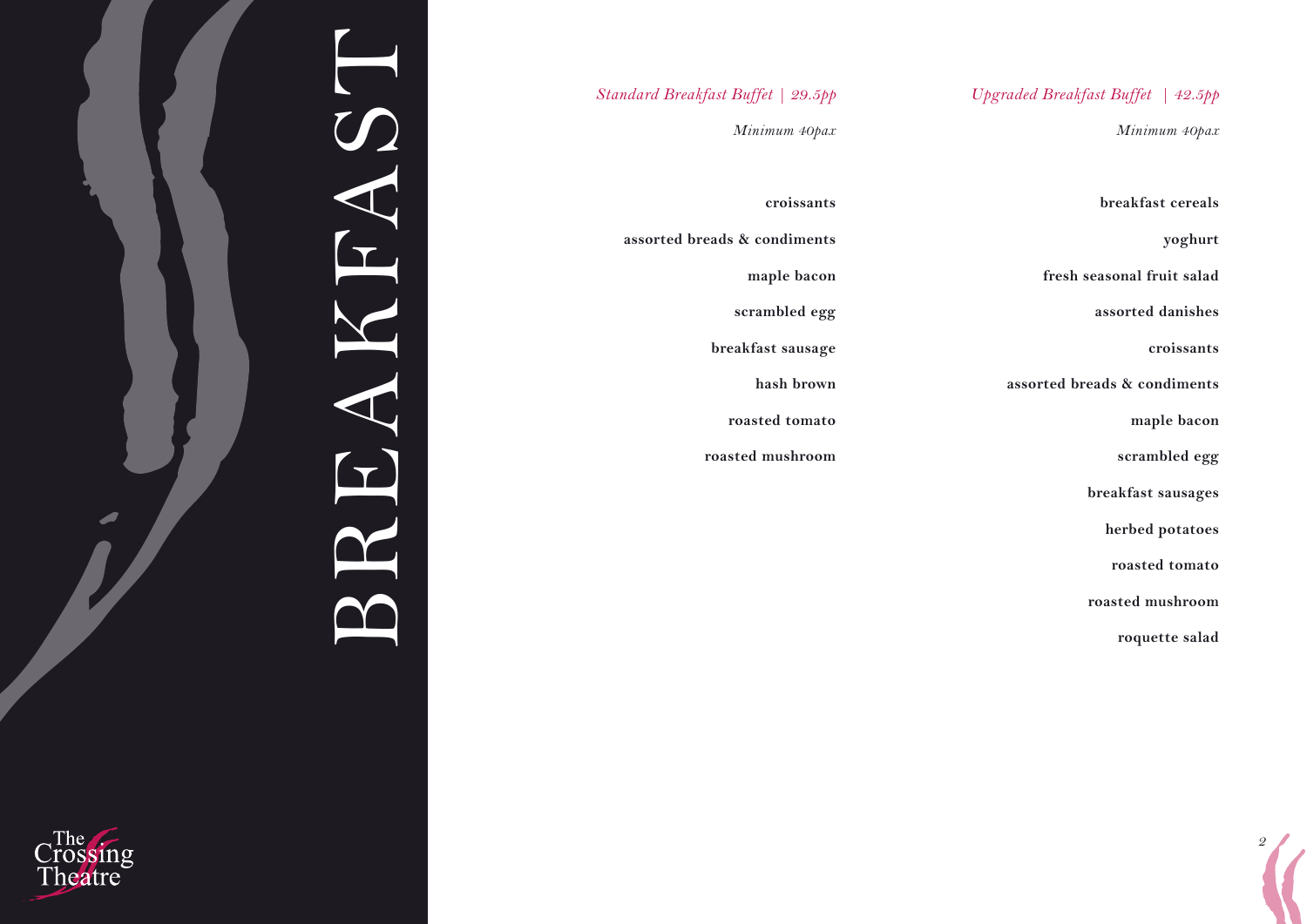### *Morning & Afternoon Tea| 9.5pp | 2 rounds*

*add chef 's selection seasonal fruit platter 2.3pp Select 2 sweet & 2 savoury* 

| Sweet                             |
|-----------------------------------|
| mini muffin                       |
| chocolate brownie & berry compôte |
| lemon curd tartlet                |
| lamington                         |
| date scone                        |
| caramel slice                     |
| cookie                            |
| banana bread & maple butter       |
| danishes                          |
| granola bites & natural yoghurt   |
| carrot cake                       |
| baked callebaut chocolate tartlet |
|                                   |

### *Tea & Coffee | café tab available*

**5pp | on arrival** 

*3*

 **9pp | ½ day continuous tea and coffee station (4 hours)**

**12pp | full day continuous tea and coffee station (8 hours)**



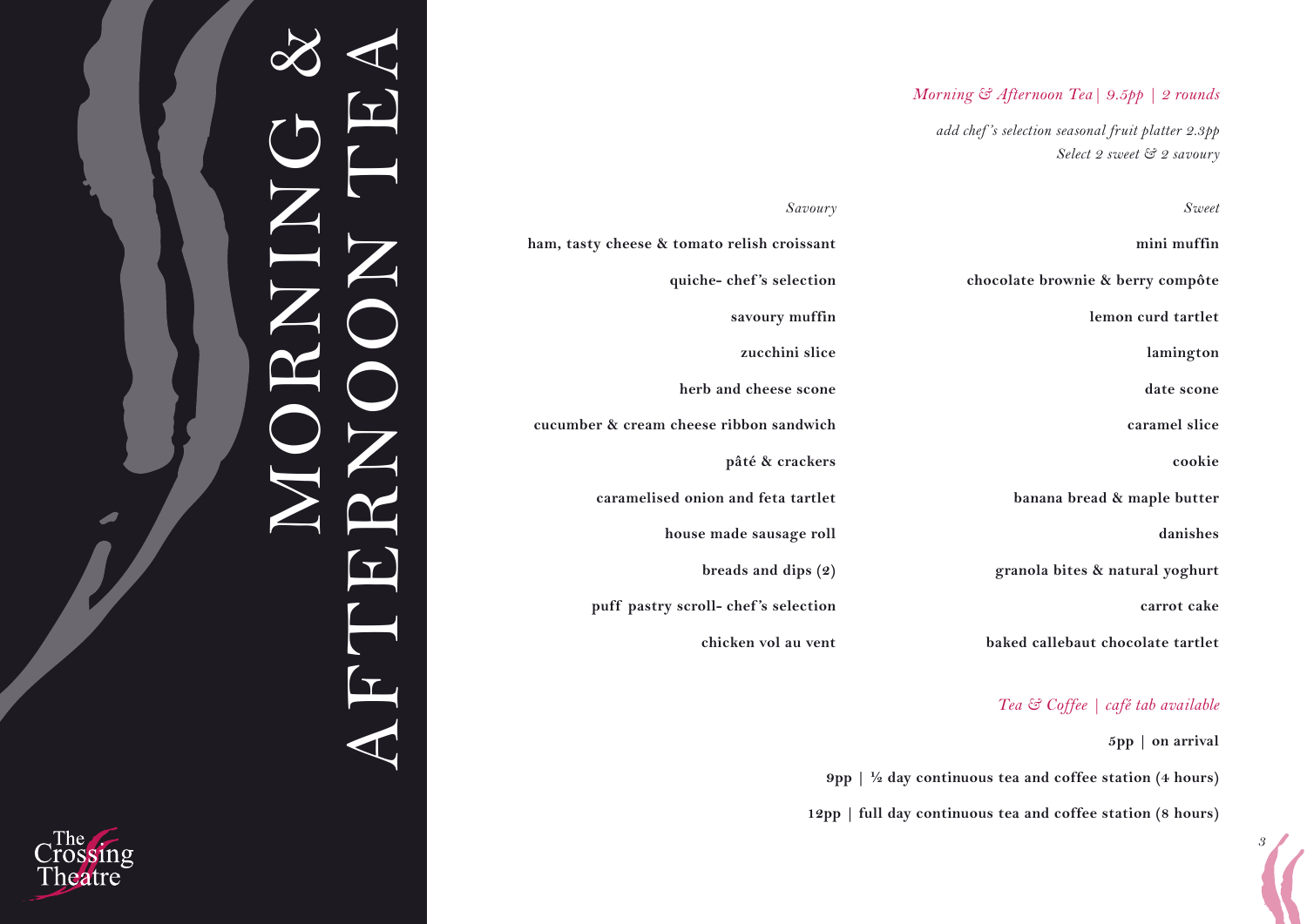### *Working Lunch*

*15pp - 1.5 rounds pp | 18pp - 2 rounds pp 2.5 surcharge per dietary requirement*

### *Wraps*

**roasted pumpkin, salad greens, bacon, feta, red onion, garlic mayo**

**baked chicken, red onion, grilled corn, capsicum, carrot, cheese, garlic mayo** 

**sweet chilli chicken schnitzel, salad greens, carrot, red onion, capsicum**

**pulled pork, salad greens, caramelised onion jam**

**ham, oak, carrot, capsicum, red onion, tasty cheese, aioli** 

**chicken & bacon caesar** 

**avocado, haloumi, pesto, salad greens** 

**lemon chicken, spinach, tomato, creamy sriracha**

**roasted pumpkin, beetroot hummus, spinach, red onion**

**thai beef, salad greens, peanut** 

*4*

### *Sandwiches*

**ham, tasty cheese, oak, tomato relish** 

**tuna, cottage cheese, dijon, caper, dill** 

**chicken, cranberry sauce, brie** 

**pastrami, onion jam, oak, tomato** 

**egg, mayo, chive**

**smoked salmon, caper, cream cheese, chive** 

**baked chicken, avocado, tomato, oak** 

**shredded chicken, mayo, wholegrain mustard** 

**tomato, spinach, avocado, oak, red onion, kalamata olive** 

**roast beef, sweet mustard pickle, oak** 



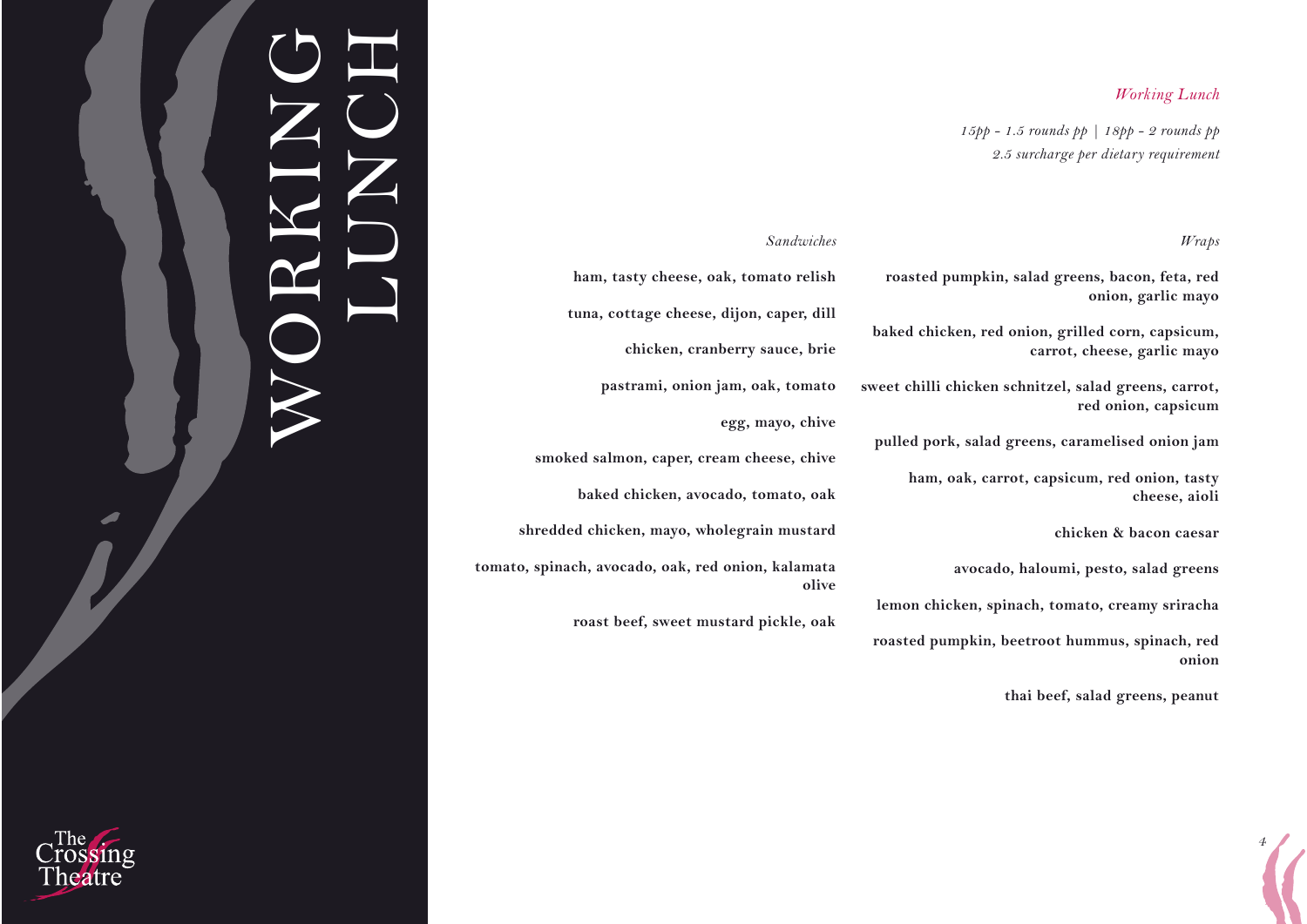### *Upgraded Working Lunch*

*21pp | select 1 main, 1 side, 2 salads 30pp | select 2 mains, 2 sides, 3 salads*

**beef ragoût & dinner rolls mustard chicken fricassee & dinner rolls chicken coq au vin curried sausages roasted chicken breast & sauce bois boudran chicken, bacon & mushroom pasta bake beef ragù pasta bake & gremolata tomato pesto pasta bake roasted pumpkin risotto beef stroganoff & dinner rolls chicken cacciatore apricot chicken** 

*5*

*Mains* **house made lasagne & béchamel roasted chicken & gravy mustard crust roasted beef meatballs in tomato sugo grilled salmon & sauce vierge roasted pork & gravy karaage chicken and kewpie mayonnaise lemon pepper battered fish & tartare cottage pie thai green chicken curry butter chicken & roti soup and dinner rolls** 



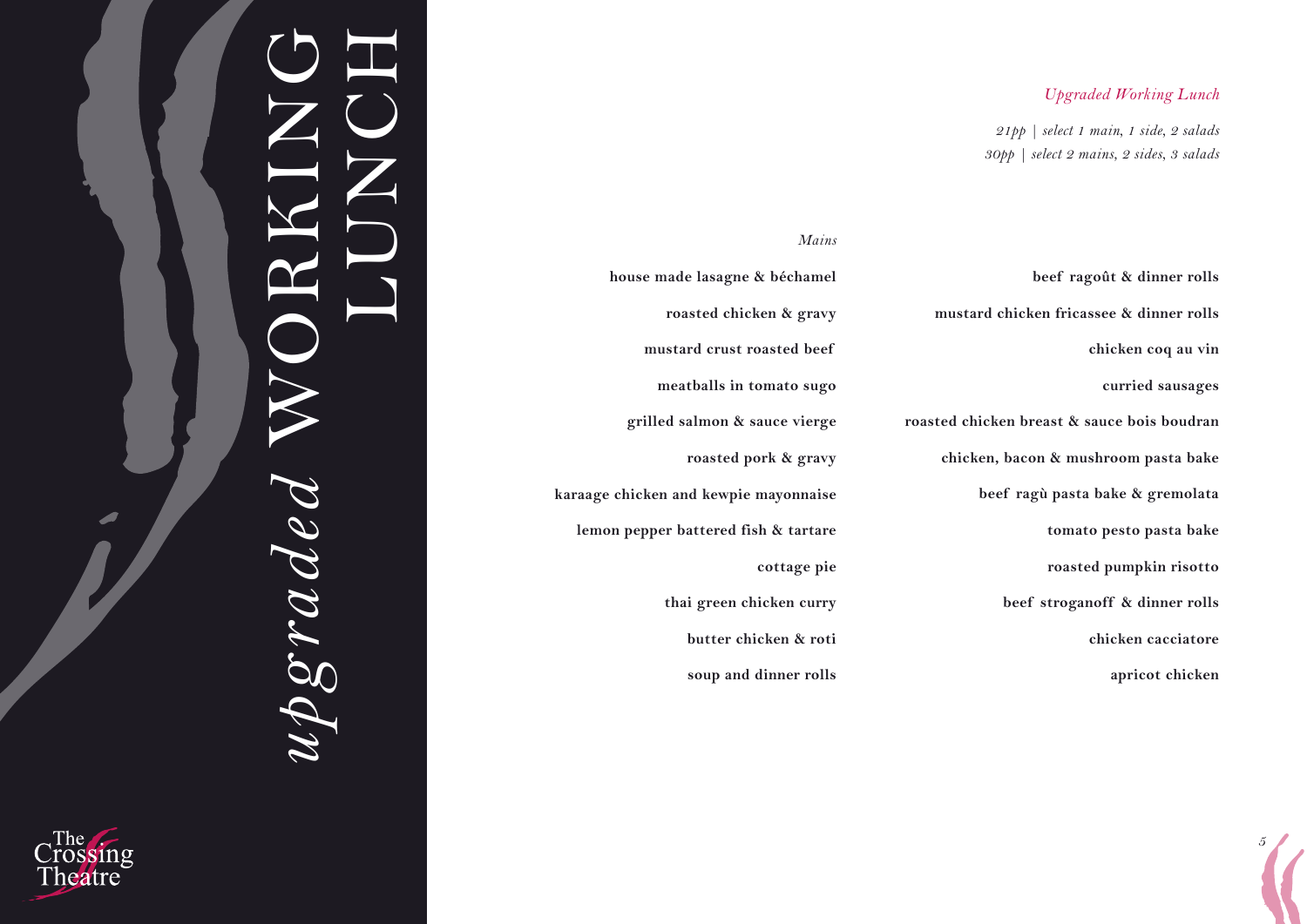### *Upgraded Working Lunch*

*21pp | select 1 main, 1 side, 2 salads 30pp | select 2 mains, 2 sides, 3 salads*

*Salads*

*6*

**red and green cabbage coleslaw, carrot, red onion**

**couscous, apricot, shaved almond, parsley, red onion, capsicum** 

**creamy potato, bacon lardons, egg, spring onion**

**traditional caesar, bacon lardons, egg, parmigiano reggiano, croutons, anchovy (optional)** 

**roasted pumpkin, cos, quinoa, tomato, walnut** 

**penne, red onion, tomato, herbs, pesto mayonnaise** 

**roasted carrot, roquette, toasted cumin, shaved almond, red onion** 

**garden greens, capsicum, red onion, cucumber, carrot, cherry tomato, honey mustard dressing** 

**tomato, spinach, cucumber, olive, feta, croutons, honey mustard dressing** 

**mesclun, pear, walnut, blue cheese** 

**roasted root vegetables steamed vegetables & extra virgin olive oil asian style stir fried vegetables cauliflower and broccoli mornay bake creamy mashed potato steamed rice penne pasta beer battered chips herbed baby chat potatoes roasted pumpkin pieces** 

*Sides*

# *upgraded* WORKING LUNCH  $\n upgm$

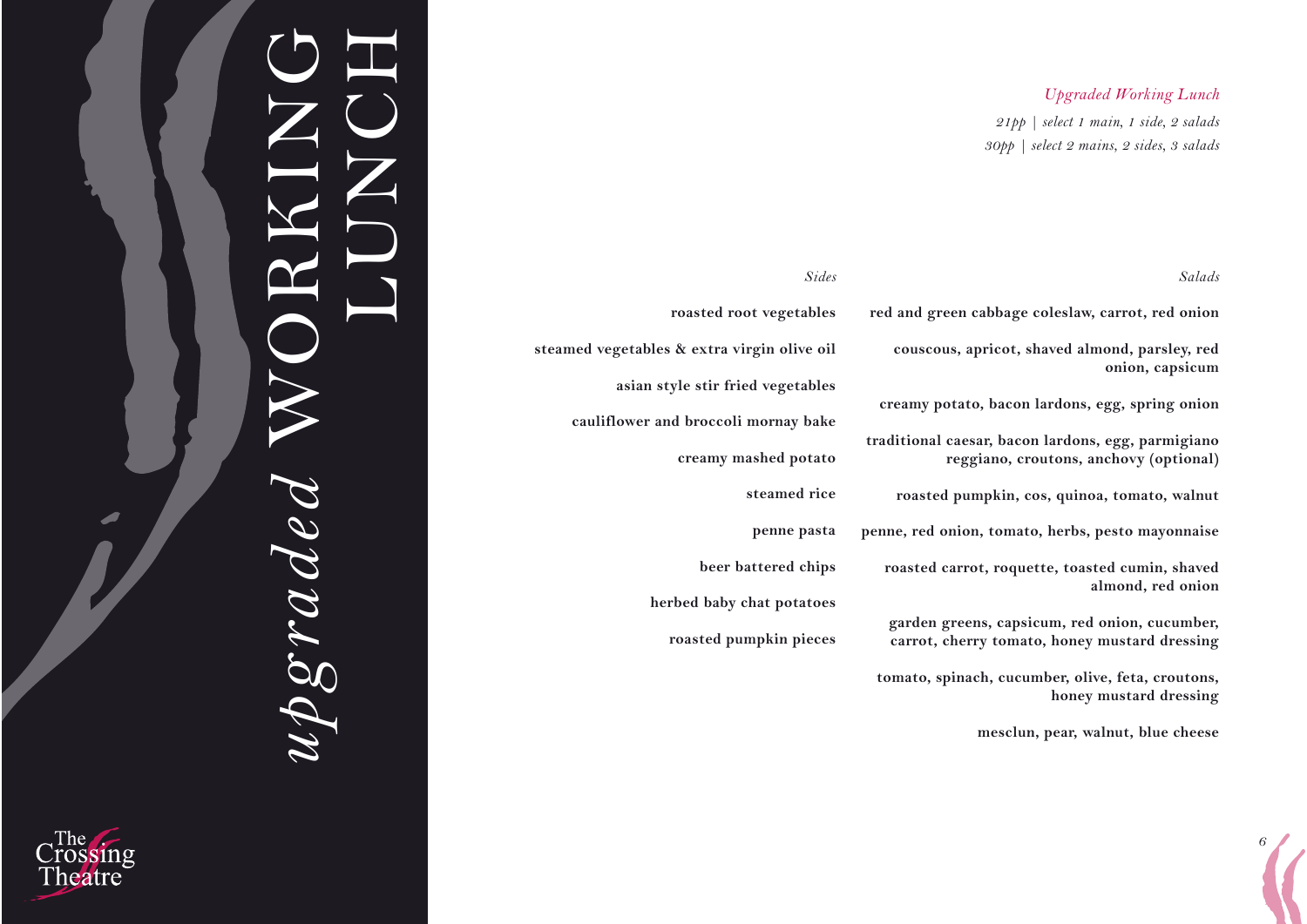### *Canapés & Hors d'oeuvres Minimum 40pax*

*15pp | chef 's selection of 4, ½ hour 29pp | selection of 8, 1 hour 46pp | selection of 8, 2 hours* 

### **caramelised onion tartlet tomato, whipped feta & pesto en croûte house made mini pie house made sausage roll cherry tomato & chorizo skewer smoked salmon & cream cheese en croûte roasted pumpkin & chèvre en croûte baked callebaut chocolate tartlet lemon meringue tartlet chocolate mousse verrine cheesecake verrine profiteroles french fruit tartlet chocolate brownie bites puff pastry scroll- chef 's selection chicken vol au vent**

*7*

**pork belly bite, apple jam arancini - chef 's selection caprese en croûte beef on brioche, beetroot relish bruschetta chèvre, roasted beetroot & walnut tart chèvre, caramelised onion & pear tart karaage chicken, cucumber & pickled ginger skewer hot smoked salmon on melon chèvre and roasted grape en croûte prawn lettuce cup lemon pepper battered fish goujon & tartare crackers & dips meatballs in tomato sugo papas bravas, parmigiano reggiano wafer curried egg**

# CANAPÉS & HORS D'OEUVRES HORS

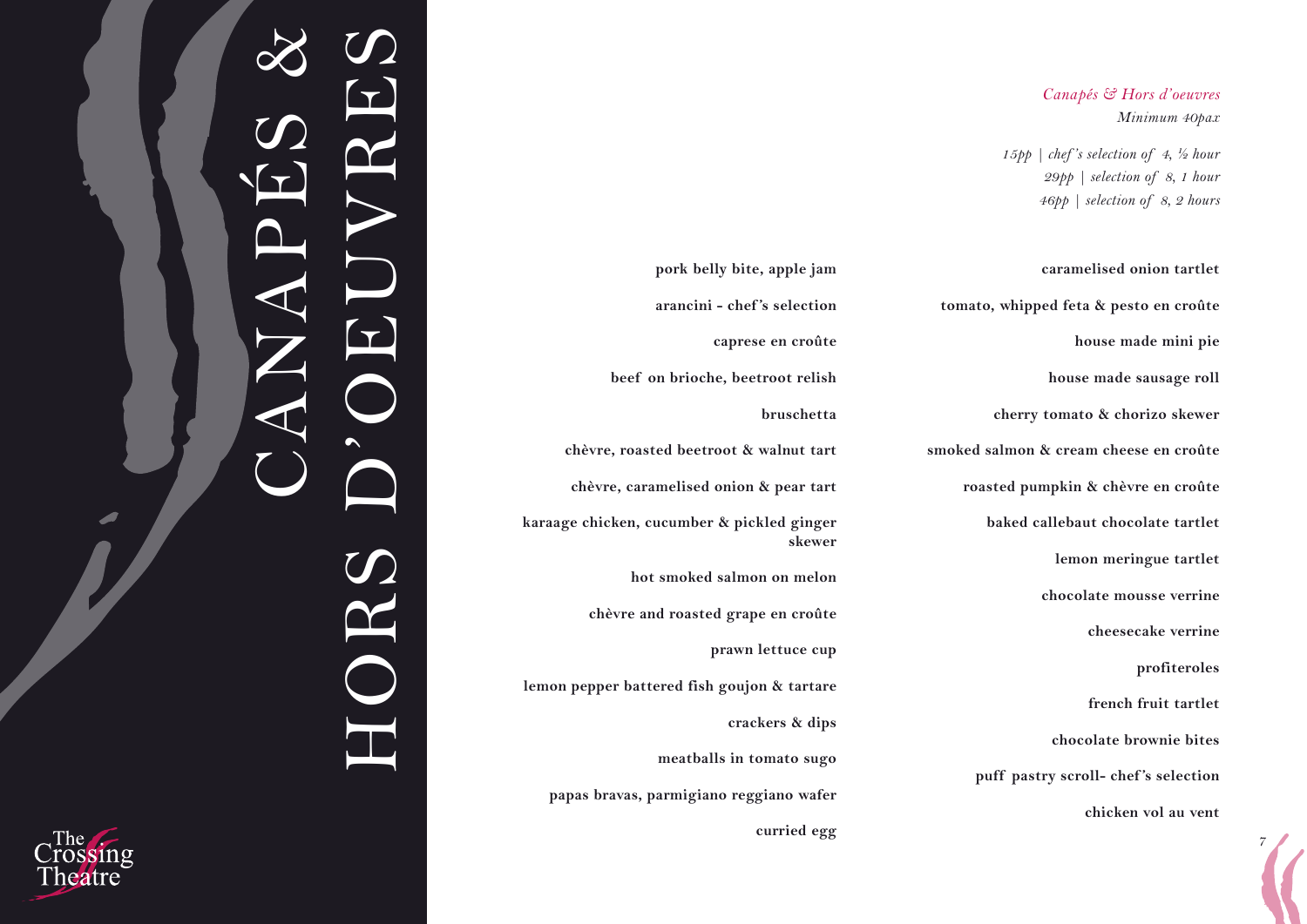### *Dinner*

*8*

*Minimum 40pax*

**segment, ricotta** 

**leaves, peanuts**

**dressing**

**mozzarella bruschetta** 

*42pp | main only 60pp | alternate drop 2 course 70pp | alternate drop 3 course*

**micro salad, cabernet syrup**

**beetroot carpaccio, fennel à la grecque, mandarin** 

**salmon carpaccio, buttered prawn, shaved rhubarb,** 

**thai beef, salad of mint, basil, coriander, garden** 

**roasted vegetable salad of carrot, red onion, sweet potato, pumpkin, baby spinach, feta, honey mustard** 

**orange & aniseed braised beef short rib, carrot** 

**purée, crisp shallot, micro salad** 

**heirloom tomato, red onion, basil, buffalo** 

### *Entrée*

**pork belly, salad of garden leaves, julienne carrot, spring onion, coriander leaf, crisp shallot, honey soy & sesame dressing** 

**fig & prosciutto salad, feta, roquette, basil, shaved almond, balsamic vinaigrette**

**smoked salmon, salad of garden leaves, fried caper, red onion, lemon vinaigrette**

**smoked chicken, greek salad of tomato, cucumber, olive, feta, red onion** 

**confit baby vegetables, micro salad, chèvre, garlic croutons** 

**roasted pumpkin risotto, parmigiano reggiano wafer, broccolini, evoo** 



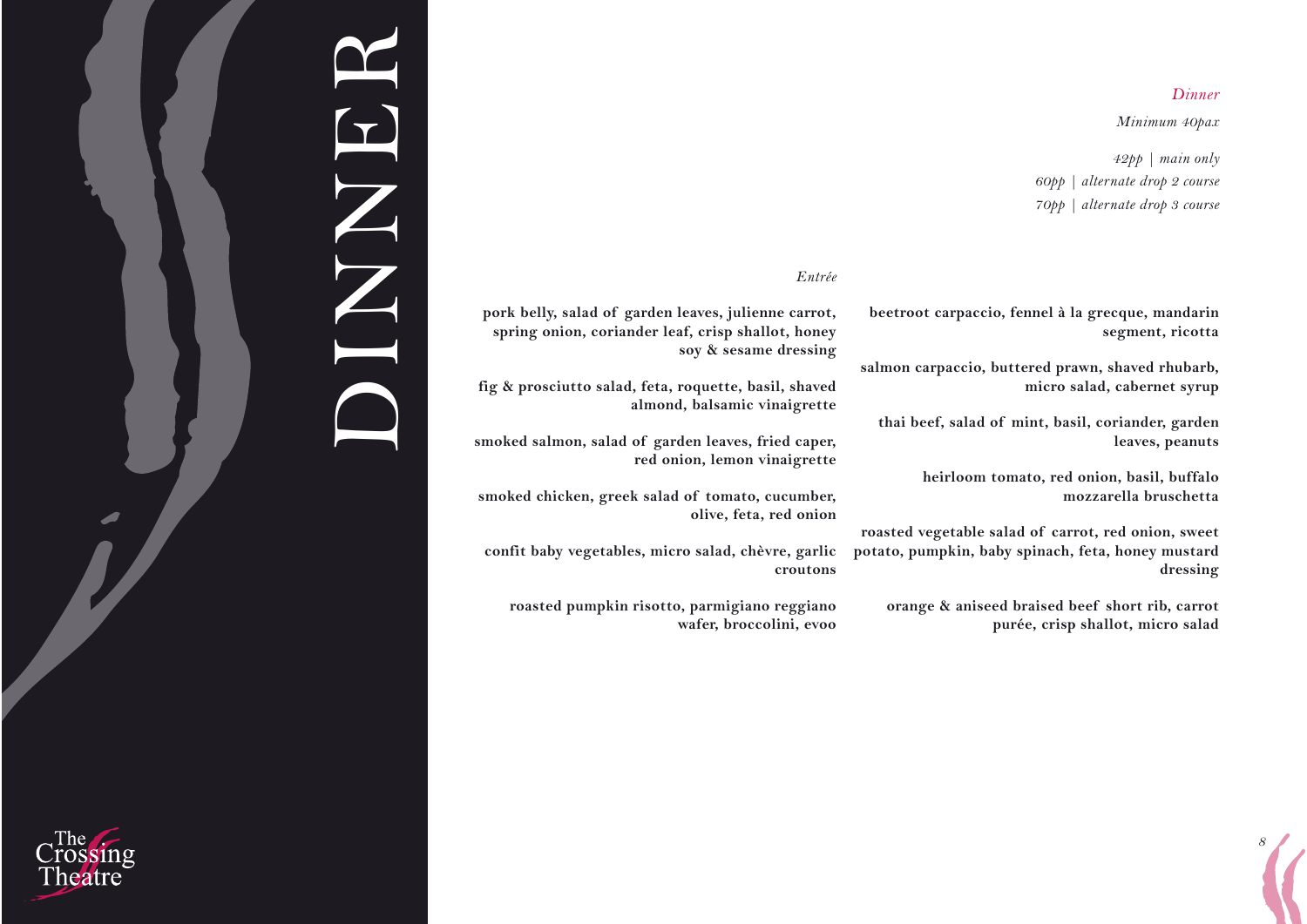### *Dinner*

*9*

*Minimum 40pax*

*42pp | main only 60pp | alternate drop 2 course 70pp | alternate drop 3 course*

### *Main one beef selection only*

**confit chicken maryland, roasted kent pumpkin, pumpkin purée, evoo glazed broccolini, toasted sunflower seed, house made demi-glace** 

**moroccan chicken maryland tagine, garlic & herbed couscous, roasted pumpkin, roquette** 

> **pan roasted market fish, cauliflower & beurre noisette purée, evoo glazed greens, roasted capsicum & vin rouge salsa**

**grilled salmon fillet, roasted baby chat potato, roquette, sauce vierge**

**pan roasted market fish, tomato, red onion, avocado, corn & coriander salsa, lime & chive mayonnaise** 

**pan roasted market fish, roasted kent pumpkin, pumpkin purée, evoo glazed broccolini, almond crumb** 

**eye fillet of beef, potato dauphinoise, mushroom duxelle, evoo glazed greens, house made demiglace**

**eye fillet of beef, potato purée, evoo glazed greens, café de paris butter**

**eye fillet of beef, roasted kipfler potato, honey mustard dressed roquette, sauce béarnaise** 

**eye fillet of beef, herbed baby chat potato, evoo glazed broccolini, house made demi-glace, micro salad** 

**confit chicken maryland, herbed potato rosti, sweet pea purée, roasted pearl onion, house made demiglace** 

**confit chicken maryland, herbed new potato, evoo glazed broccolini, house made demi-glace** 

**confit chicken maryland, sweet potato fondant, evoo glazed broccolini, house made demi-glace**

## DINNER Z<br>Z<br>C